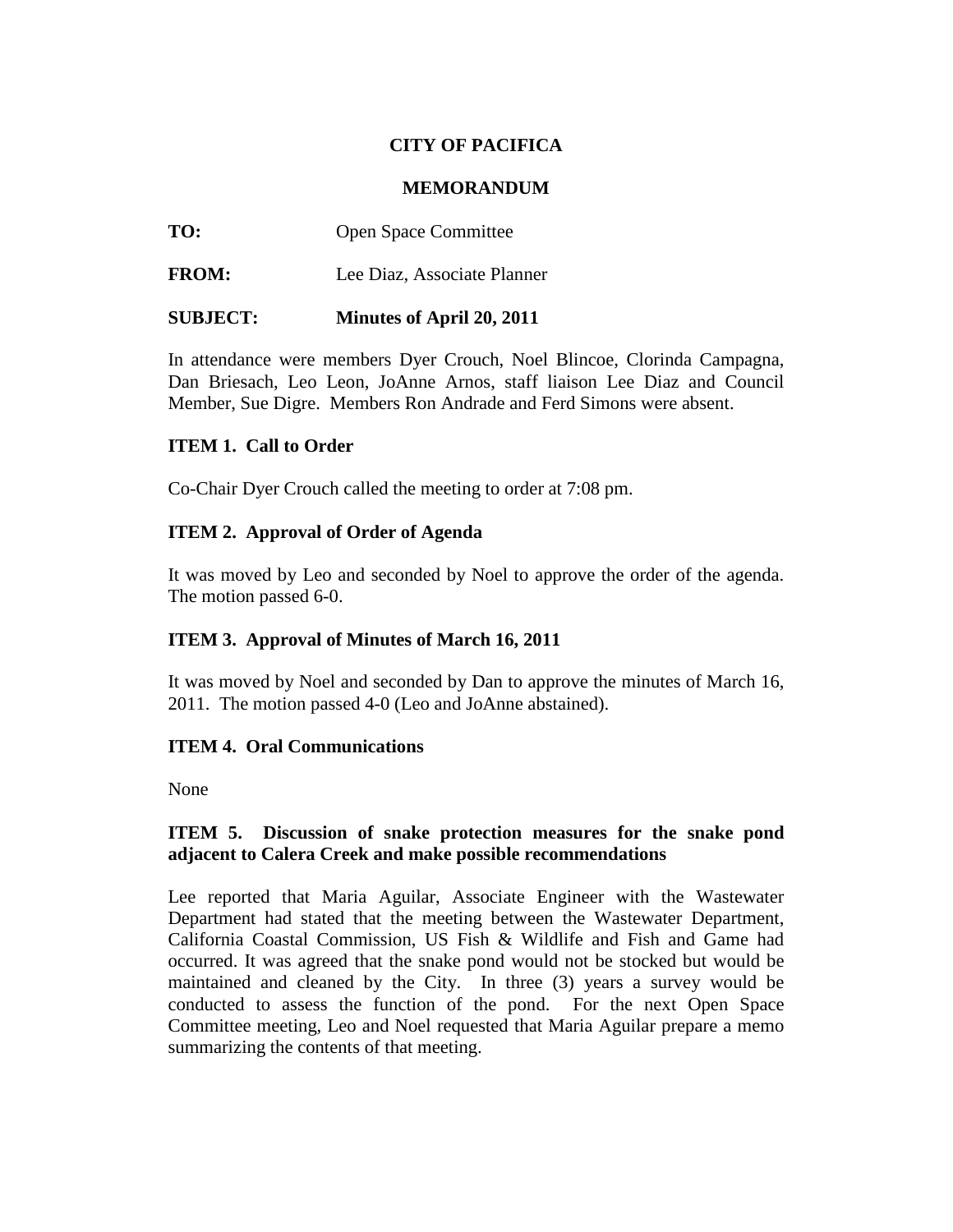# **ITEM 6. Discuss and recommend the placement of signs at San Pedro Creek Estuary**

Dyer stated that the Parks Department has not responded. Noel stated that Mike Vasey had indicated that there are no access issues for the steelhead trout at San Pedro Creek. Dyer said that he would follow-up with Mike Vasey and perhaps this item can be dropped from the agenda.

# **ITEM 7. Discuss and recommend the placement of interpretive signs relating to endangered species and Ohlone Indian remains at the wastewater (new) plant**

The Committee agreed to table this item to the next meeting.

# **ITEM 8. Discuss and make recommendations to preserve properties designated in the General Plan as Open Space residential**

Noel stated the Council Member Pete DeJarnett had mentioned that there was some discussion at the last General Plan forum about making changes to property designated Open Space Residential in the General Plan.

JoAnne stated the she is concerned about the Open Space Committee not being included in the General Plan update process.

Lee indicated that the Lane Use Alternatives and Key Policy Issues Report will be released soon. This report talks about alternative land uses and other issues, based on community priorities express at the previous General Plan update forum. Lee said he would find out when this report would be finalized and make sure Committee members obtain a copy for review.

# **ITEM 9. Discuss and Recommend Possible Changes to the Density Transfer Ordinance**

Noel talked about the City Council being in "limbo" with possible changes to the Density Transfer Ordinance. Dyer stated that the General Plan update consultant has not addressed the ordinance in the General Plan update. Dyer said that the Council wanted the Density Transfer Ordinance to be addressed in the General Plan update process. Lee said he would find out if the consultant has addressed the Density Transfer Ordinance.